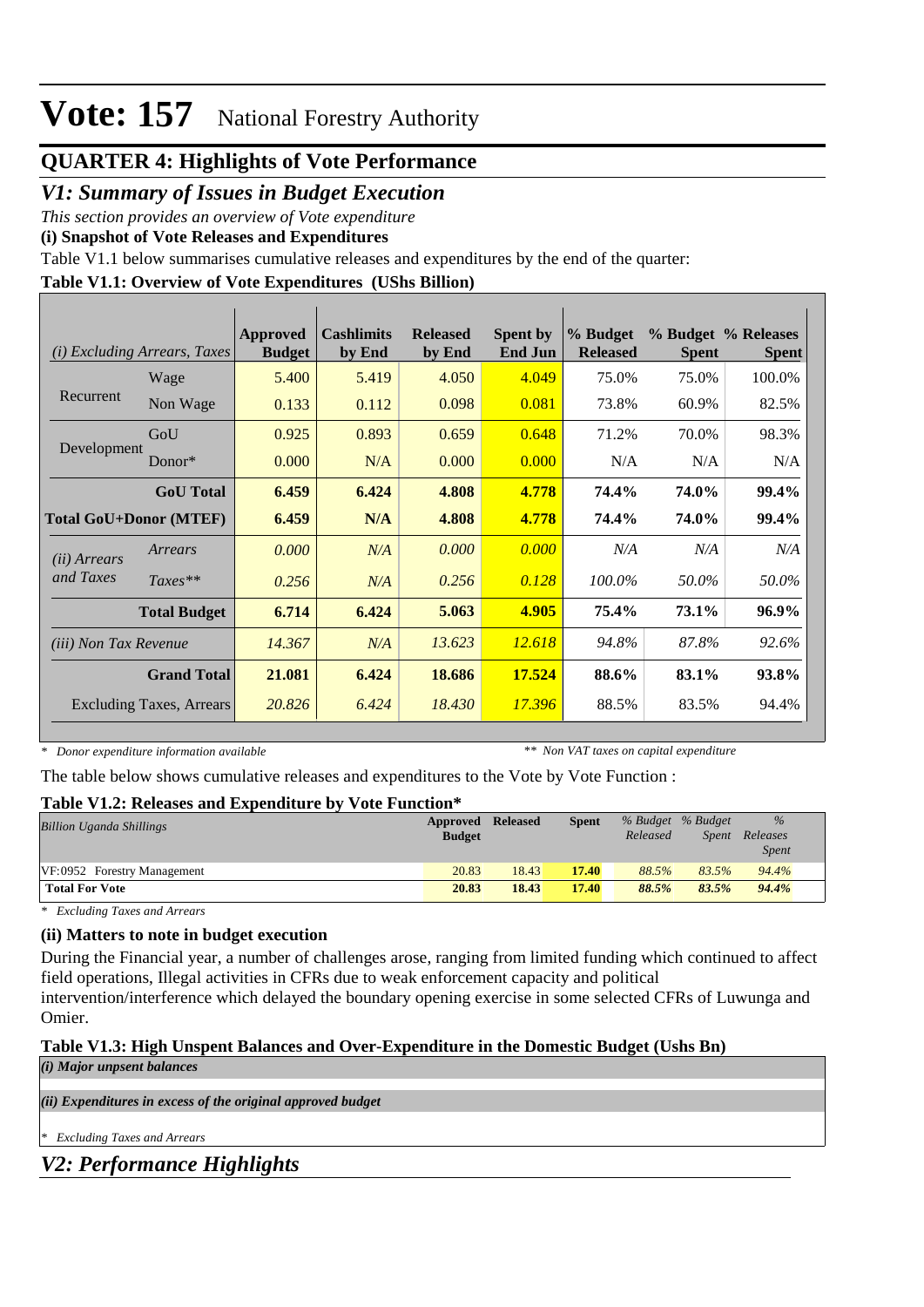## **QUARTER 4: Highlights of Vote Performance**

*This section provides highlights of output performance, focusing on key outputs and actions impelemented to improve section performance.*

### **Table V2.1: Key Vote Output Indicators and Expenditures\***

| Vote, Vote Function<br><b>Key Output</b>                                                                                | <b>Approved Budget and</b><br><b>Planned outputs</b>                                                                                        |       | <b>Cumulative Expenditure</b><br>and Performance                                                                                                                                                                                                                                                                                                                                                                                                                                                                                                                                                                                                                                          |          | <b>Status and Reasons for</b><br>any Variation from Plans                                                                                                                                                                                                                                              |                |
|-------------------------------------------------------------------------------------------------------------------------|---------------------------------------------------------------------------------------------------------------------------------------------|-------|-------------------------------------------------------------------------------------------------------------------------------------------------------------------------------------------------------------------------------------------------------------------------------------------------------------------------------------------------------------------------------------------------------------------------------------------------------------------------------------------------------------------------------------------------------------------------------------------------------------------------------------------------------------------------------------------|----------|--------------------------------------------------------------------------------------------------------------------------------------------------------------------------------------------------------------------------------------------------------------------------------------------------------|----------------|
| <b>Vote Function: 0952 Forestry Management</b>                                                                          |                                                                                                                                             |       |                                                                                                                                                                                                                                                                                                                                                                                                                                                                                                                                                                                                                                                                                           |          |                                                                                                                                                                                                                                                                                                        |                |
| Output: 095201                                                                                                          | <b>Mangement of Central Forest Reserves</b>                                                                                                 |       |                                                                                                                                                                                                                                                                                                                                                                                                                                                                                                                                                                                                                                                                                           |          |                                                                                                                                                                                                                                                                                                        |                |
| Description of Performance: 140 hectares of formerly                                                                    | encroached land planted, 179<br>Km of boundary reopened, 313<br>patrolmen employed & 150<br>armed Environmental<br><b>Protection Police</b> |       | 359.9Kms of boundary length<br>was re-opened with 6 Kms<br>opened in Kulobia CFR, while<br>70 Kms were opened in<br>Luwunga CFR, Ibambaro(10),<br>Kitechura(12), Matiri(28.1),<br>Namwasa(79.8), Kanaga(13.2),<br>Kikonda(98),<br>Alunagamosimosi(29.6) and<br>soroti $(13.2)$ CFRs.<br>Additionally, boundary<br>verification exercise was<br>undertaken in Mpanga and<br>Lwamunda CFRs to assess and<br>establish the correct boundary<br>lines<br>239 boundary pillars were<br>planted (Alungamosimosi (30),<br>Ibambaro (10), Kikonda (93)<br>and Matiri (26), Namwasa (80)<br>and 332 boundary pillars<br>supplied.<br>Verification of Mpanga and<br>Lwamunda CFRs was<br>undertaken |          | Activities achieved as planned                                                                                                                                                                                                                                                                         |                |
| Performance Indicators:                                                                                                 |                                                                                                                                             |       |                                                                                                                                                                                                                                                                                                                                                                                                                                                                                                                                                                                                                                                                                           |          |                                                                                                                                                                                                                                                                                                        |                |
| Number of Central Forest                                                                                                |                                                                                                                                             |       | $\boldsymbol{0}$                                                                                                                                                                                                                                                                                                                                                                                                                                                                                                                                                                                                                                                                          |          |                                                                                                                                                                                                                                                                                                        |                |
| Reserves monitored                                                                                                      |                                                                                                                                             |       |                                                                                                                                                                                                                                                                                                                                                                                                                                                                                                                                                                                                                                                                                           |          |                                                                                                                                                                                                                                                                                                        |                |
| Distance (Km) of forest<br>boundary resurveyed and<br>marked                                                            |                                                                                                                                             |       | 359.9                                                                                                                                                                                                                                                                                                                                                                                                                                                                                                                                                                                                                                                                                     |          |                                                                                                                                                                                                                                                                                                        |                |
| <b>Output Cost:</b>                                                                                                     | UShs Bn:                                                                                                                                    | 9.947 | UShs Bn:                                                                                                                                                                                                                                                                                                                                                                                                                                                                                                                                                                                                                                                                                  |          | 6.981 % Budget Spent:                                                                                                                                                                                                                                                                                  | 70.2%          |
| Output: 095205                                                                                                          | Supply of seeds and seedlings                                                                                                               |       |                                                                                                                                                                                                                                                                                                                                                                                                                                                                                                                                                                                                                                                                                           |          |                                                                                                                                                                                                                                                                                                        |                |
| Description of Performance: 15,250,983 tree and fruit<br>Performance Indicators:<br>No. of seedlings raised and<br>sold | seedlings produced at the<br>National Tree Seed Centre and<br>the regional nurseries.                                                       |       | $14,843,215$ seedlings were<br>and 6,217,989 - Community Tee Pine tree seedlings to<br>Planting Project (CTPP)                                                                                                                                                                                                                                                                                                                                                                                                                                                                                                                                                                            | 14843215 | The under performance of this<br>raised $[(7,047,279$ -commercial, activity was constrained by<br>1,577,947 -NFA own planting consumer shifts in demand from<br>Eucalyptus during the FY and<br>the long procurement process of<br>importing seed from Brazil<br>which delayed seedling<br>production. |                |
| <b>Output Cost:</b>                                                                                                     | UShs Bn:                                                                                                                                    | 5.414 | UShs Bn:                                                                                                                                                                                                                                                                                                                                                                                                                                                                                                                                                                                                                                                                                  | 3.725    | % Budget Spent:                                                                                                                                                                                                                                                                                        | 68.8%          |
| <b>Vote Function Cost</b><br><b>Cost of Vote Services:</b>                                                              | <b>UShs Bn:</b><br>UShs Bn:                                                                                                                 |       | 20.826 UShs Bn:<br>20.826 <i>UShs Bn</i> :                                                                                                                                                                                                                                                                                                                                                                                                                                                                                                                                                                                                                                                |          | 17.396 % Budget Spent:<br><b>17.396</b> % Budget Spent:                                                                                                                                                                                                                                                | 83.5%<br>83.5% |

*\* Excluding Taxes and Arrears*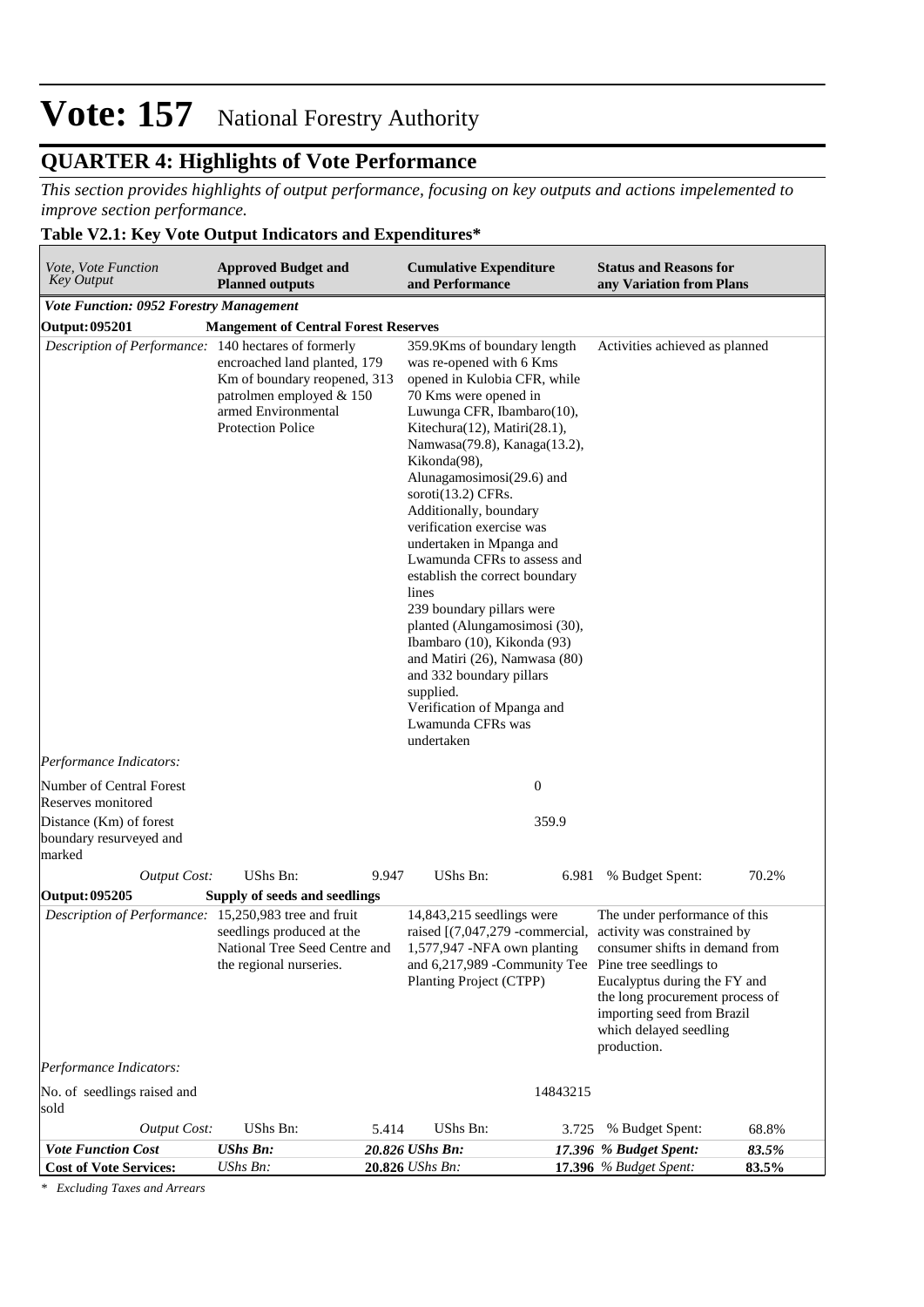## **QUARTER 4: Highlights of Vote Performance**

The FY 2014/15 performance report presents achievements against the planned targets for the period, under four strategic objectives namely: Improving management of Central Forest Reserves (CFRs); Expanding partnership arrangements, Supplying high quality products and services and Attaining organizational sustainability.

### Improved management of CFRs

Plantation establishment: 748 hectares of new plantations were established in Mafuga (223), Mbarara (251), and South Busoga (45), Lendu (200), Mwenge (21) and NTSC (7.9);

Boundary opening and marking with pillars; 359.9 Kms of boundary length was re-opened during the period with 6 Kms opened in Kulobia CFR, 70 Kms in Luwunga CFR, Ibambaro(10Km), Kitechura(12Km), Matiri(28.1Km), Namwasa(79.8Km), Kanaga(13.2Km), Kikonda(98Km), Alungamosimosi(29.6Km) and soroti(13.2Km). This over performance (199%) was as a result of the supplementary fund carried forward from FY 2013/14.

Tending; Slash weeding of 5579.3ha was undertaken in plantations of Mafuga (1,599), Mbarara (135), Mwenge (355), South Busoga (142), Lendu (845), North Rwenzori (163), NTSC (365) and Natural forests of Muzizi Range (268.8 ha) Kyoga (43ha), Nyakunyu CFR (6.5 ha), West Nile (10ha) and NTSC (13)];

1,260.14ha were maintained by thinning in Mwenge (761.14), South Busoga (113), Lendu (35), Muzizi (311), West Nile (10) and 30 in Lakeshore in Kifu CFR; 1,901ha maintained by pruning in Mafuga (815ha), Kasana-Kasambya (102), Lukuga (93ha) and Nakwaya CFR (98). Pruning in CFRs was facilitated by work contracted under GOU supplementary and70 km of forest roads maintained in Mwenge (30), South Busoga (25) and Lendu (15) to facilitate easy management of the Plantations. Additionally, 150.8km of fire breaks were also maintained in Mwenge (33), South Busoga (45) and North Rwenzori (56), NTSC (16.8ha).

## Expand partnership arrangements

Through Collaborative Forest Management, NFA continued to demonstrate to forest dependent communities the relevance of forests to their livelihood. Meetings were held with forest adjacent communities to discuss issues relating to encroachment, fire awareness and CFM related activities. 23 CFM agreements were initiated in Navugulu-5, Masaka-6, Lwamunda-4, Lwankima-3, Buvuma-4 and Zirimiti-1 and four (4) CFM plans and agreements negotiated for Lwamunda, Buto-Buvuma, Wantayi and Katabalulu CFRs). Meetings were held in Muzizi Range, Southwest with Bitooma and MPECA CFMs around Kasyoha- Kitomi CFR, Budongo sector , Lakeshore Range with Mabira communities, Buvuma, Sango-Bay, Mujuzi, Navugulu and Lwamunda CFRs, Omier in West Nile Range, Apac and Kachung in Achwa Range.

Restoration planting of 392.5hectares was also undertaken through partnerships with corporate organizations such as Uganda Breweries Limited, Serena Hotel and Standard Chartered Bank; in Navugulu CFR and NFA own planting in Kakonwa and Lwamunda CFRs. 415ha was restored by enrichment planting in Mabira (315 Ha) and Navugulu (100 Ha)CFR.

Equitable supply of forest products and non-forest products and services Seed and seedling: NFA raised 14,843,215 seedlings. 7,047,279 seedlings were raised for sale, 1,577,947 for NFA own planning and 6,217,989 for Community Tree Planting Program.

Round wood: 2,104m3 of round wood were harvested; [2,073m3 from way-leaves for electricity and expansion of roads in CFRs of Mpigi (607.2ha), Zirimiti (30.7ha), Nkenda-Hoima (831.6ha), Budongo (34ha) and Kawanda-Masaka (569.7ha)]. A total of 1,716 trees with a volume of 633m3 of round wood were marked for thinning and milling in Kifu CFR.

Ecotourism: 4,136 tourists were received in the different ecotourism sites (Lakeshore 2,042 tourists; Budongo 1,910 tourists and Kalinzu CFR 184 tourists. A total of 795 guided walks were undertaken in the ecotourism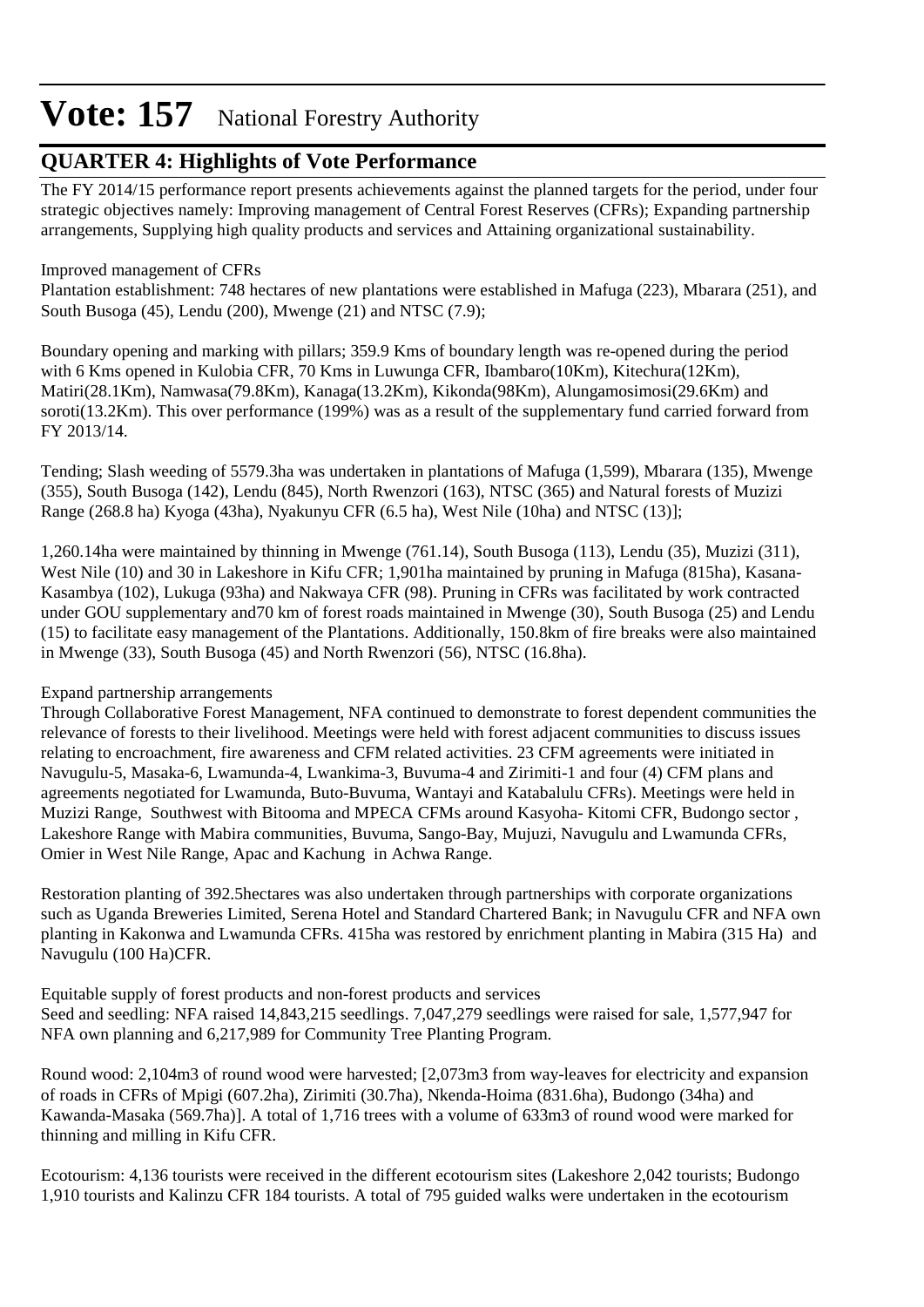## **QUARTER 4: Highlights of Vote Performance**

sites of Lakeshore (607), Budongo (146) and Kalinzu- Nkombe (42).

#### Organizational sustainability

Human Resource

The staffing levels of NFA as at 30th June 2015, was at 312 staff; Management recruited 14 staff to fill up the vacant positions. (9 Forest Supervisors and 5 Sector Managers were recruited in Q1); advertised the vacant positions including; Directors (Finance, Natural Forests and Plantations), Coordinator Planning, Legal Manager, Procurement Manager, Internal Audit Manager, Transport Officer, Administration Specialist, IT officer, Stores supervisor, Public Relations Supervisor, Legal Officer and Legal clerk. The recruitment process is still on-going. Staff undertook trainings as part of capacity building in different disciplines such as corporate governance & risk management, human resource management and development and project management.

#### Infrastructure

Management procured 7 vehicles, 7 motorcycles and two motor boats to ease transport both at headquarters and the field. The procurement process of 35 motorcycles and 7 more vehicles was initiated and is on-going. In addition, 55 computers and 13 UPSs were procured for use in the various units at headquarters and the field.

| <b>Planned Actions:</b>                                                                                                                                                                                                                                                              | <b>Actual Actions:</b>                                                                                                                                                                                                                                                                                                                                                                                   | <b>Reasons for Variation</b>        |
|--------------------------------------------------------------------------------------------------------------------------------------------------------------------------------------------------------------------------------------------------------------------------------------|----------------------------------------------------------------------------------------------------------------------------------------------------------------------------------------------------------------------------------------------------------------------------------------------------------------------------------------------------------------------------------------------------------|-------------------------------------|
| Vote: 157 National Forestry Authority                                                                                                                                                                                                                                                |                                                                                                                                                                                                                                                                                                                                                                                                          |                                     |
| Vote Function: 09 52 Forestry Management                                                                                                                                                                                                                                             |                                                                                                                                                                                                                                                                                                                                                                                                          |                                     |
| 1. Sensitization of local leaders on need to<br>remove encroachers from CFRs<br>2. Restoration planting of degraded CFRs<br>for ecological/environmental functions<br>2. Establish plantations resource base for<br>industrial production & sustainable supply<br>of forest products | <b>Stakeholder meetings and workshops</b><br>were undertaken with local leaders,<br>communities and the Judiciary on the to<br>conserve the forest reserves; 92.5ha<br>were restored for ecological and<br>environmental functions, while 299.9<br>hectares of new plantations were<br>established in Mafuga (223), Mbarara<br>(56), Mwenge (21), Lendu (200), NTSC<br>$(7.9)$ and South Busoga $(15)$ ; | Activities were achieved as planned |
| Vote: 157 National Forestry Authority                                                                                                                                                                                                                                                |                                                                                                                                                                                                                                                                                                                                                                                                          |                                     |
| Vote Function: 09 52 Forestry Management                                                                                                                                                                                                                                             |                                                                                                                                                                                                                                                                                                                                                                                                          |                                     |
| Develop Pine seed stands, increase local<br>tree seed collection.Promote indigenous<br>tree seed & increase number of<br>nurseries&seedling production for<br>commercial plantation/woodlot<br>development & individual tree planting<br>during the 4 National tree planting days    | 1,573,991 tree seedlings were raised for<br>sale at National Tree Seed Centre and<br>regional nurseries; 356,247 tree<br>seedlings were raised for own planting<br>at the National Tree Seed Centre and<br>regional nurseries; 517,952 tree<br>seedlings were raised for Community<br><b>Tree Planting at National Tree Seed</b><br>Centre and regional nurseries.                                       | Activities were achieved as planned |
| Continue sale of mature trees in<br>plantations&production zones of natural<br>forests, mill thinnings from<br>plantations. Map areas planted by tree<br>farmers licensed on CFRs.Sell bamboo for<br>production of tooth picks&mats,                                                 | 1,972 Kg of Indigenous & other Local<br>spp were procured<br><b>NFA</b> continued to sale mature<br>trees in plantations and<br>production zones of natural<br>forests and plantations.                                                                                                                                                                                                                  | Activities on track                 |
| utility&constrn poles, treated fence posts<br>Continued increase of land under forest<br>cover by NFA own planting and private<br>sector planting under license on CFRs                                                                                                              | 299.9 hectares of new plantations were<br>established in Mafuga (223), Mbarara<br>(56), Mwenge (21), Lendu (200), NTSC<br>$(7.9)$ and South Busoga $(15)$ ;                                                                                                                                                                                                                                              | Activities were achieved as planned |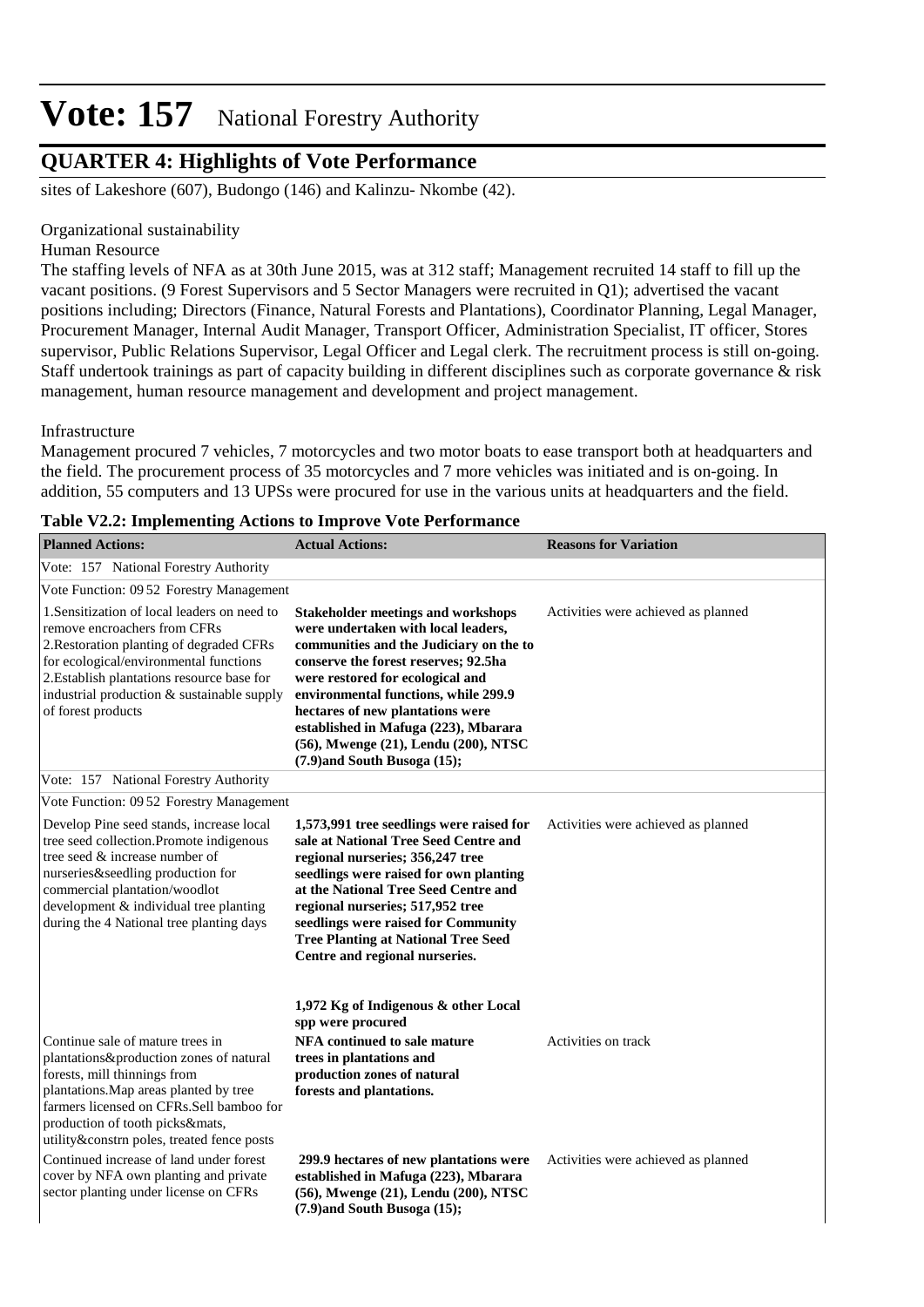## **QUARTER 4: Highlights of Vote Performance**

| <b>Planned Actions:</b>                                                                                                                                                                                                                                                    | <b>Actual Actions:</b>                                                                                                                                                                                                                                                                                                                                                                                                                                                                                                                                                                                                                                                                        | <b>Reasons for Variation</b>            |
|----------------------------------------------------------------------------------------------------------------------------------------------------------------------------------------------------------------------------------------------------------------------------|-----------------------------------------------------------------------------------------------------------------------------------------------------------------------------------------------------------------------------------------------------------------------------------------------------------------------------------------------------------------------------------------------------------------------------------------------------------------------------------------------------------------------------------------------------------------------------------------------------------------------------------------------------------------------------------------------|-----------------------------------------|
| Expansion of collaborative forest<br>management arrangements to more groups                                                                                                                                                                                                | 23 CFM agreements were initiated in<br>Navugulu-5, Masaka-6, Lwamunda-4,<br>Lwankima-3, Buvuma-4 and Zirimiti-1.                                                                                                                                                                                                                                                                                                                                                                                                                                                                                                                                                                              | All activities were achieved as planned |
| Continue tending by thinning and pruning<br>crop above 4 years and weeding by either<br>slashing/spot hoeing, climber cutting or<br>herbicide application all crop below 3<br>years. Protect the entire plantation estate<br>of 15,000ha against fire and animal<br>damage | 1,657 hectares of plantations were<br>maintained by slashing weeding in<br>Mafuga (699), South Busoga (142),<br>Lendu (200), Mbarara (135), and NTSC<br>$(365)$ , Mwenge $(116)$ ; 600 hectares of<br>plantations were maintained by spot<br>hoeing in Mafuga (500), Lendu (100);<br>81 hectares of plantations were<br>maintained by thinning in Mwenge<br>plantations; 315 hectares of new<br>plantations were maintained by<br>prunning in Mafuga plantations; 30<br>kilometres of roads were maintained in<br>South-Busoga and<br>16.8 Km of fire breaks opened and<br>maintained at the NTSC; 40 ha of<br>plantations were maintained by climber<br>cutting in Singo hills-Muzizi Range. | All activities were achieved as planned |

## *V3: Details of Releases and Expenditure*

*This section provides a comprehensive summary of the outputs delivered by the Vote and further details of Vote expenditures by Vote Function and Expenditure Item.*

#### **Table V3.1: GoU Releases and Expenditure by Output\***

| <b>Billion Uganda Shillings</b>                                 | Approved      | <b>Released</b> | <b>Spent</b> | $%$ GoU       | $%$ GoU       | $%$ GoU      |
|-----------------------------------------------------------------|---------------|-----------------|--------------|---------------|---------------|--------------|
|                                                                 | <b>Budget</b> |                 |              | <b>Budget</b> | <b>Budget</b> | Releases     |
|                                                                 |               |                 |              | Released      | <i>Spent</i>  | <i>Spent</i> |
| VF:0952 Forestry Management                                     | 6.46          | 4.81            | 4.78         | 74.4%         | 74.0%         | 99.4%        |
| Class: Outputs Provided                                         | 6.36          | 4.81            | 4.78         | 75.6%         | 75.1%         | 99.4%        |
| 095201 Mangement of Central Forest Reserves                     | 5.53          | 4.15            | 4.13         | 75.0%         | 74.6%         | 99.6%        |
| 095205 Supply of seeds and seedlings                            | 0.83          | 0.66            | 0.65         | 79.9%         | 78.5%         | 98.3%        |
| Class: Capital Purchases                                        | 0.10          | 0.00            | 0.00         | $0.0\%$       | $0.0\%$       | N/A          |
| 095275 Purchase of Motor Vehicles and Other Transport Equipment | 0.10          | 0.00            | 0.00         | $0.0\%$       | $0.0\%$       | N/A          |
| <b>Total For Vote</b>                                           | 6.46          | 4.81            | 4.78         | 74.4%         | 74.0%         | 99.4%        |

*\* Excluding Taxes and Arrears*

### **Table V3.2: 2014/15 GoU Expenditure by Item**

| <b>Billion Uganda Shillings</b>                           | Approved<br><b>Budget</b> | <b>Releases</b> | Expend-<br>iture | % Budged<br><b>Released</b> | % Budget<br><b>Spent</b> | %Releases<br><b>Spent</b> |
|-----------------------------------------------------------|---------------------------|-----------------|------------------|-----------------------------|--------------------------|---------------------------|
| Output Class: Outputs Provided                            | 6.36                      | 4.81            | 4.78             | 75.6%                       | $75.1\%$                 | 99.4%                     |
| 211102 Contract Staff Salaries (Incl. Casuals, Temporary) | 5.40                      | 4.05            | 4.05             | 75.0%                       | 75.0%                    | 100.0%                    |
| 211103 Allowances                                         | 0.02                      | 0.02            | 0.02             | 100.0%                      | 100.0%                   | 100.0%                    |
| 221011 Printing, Stationery, Photocopying and Binding     | 0.00                      | 0.00            | 0.00             | 100.0%                      | 0.0%                     | $0.0\%$                   |
| 223006 Water                                              | 0.02                      | 0.01            | 0.00             | 26.0%                       | 18.6%                    | 71.2%                     |
| 224006 Agricultural Supplies                              | 0.82                      | 0.67            | 0.64             | 81.7%                       | 77.8%                    | 95.2%                     |
| 227001 Travel inland                                      | 0.08                      | 0.06            | 0.07             | 68.3%                       | 85.1%                    | 124.6%                    |
| 228004 Maintenance – Other                                | 0.01                      | 0.00            | 0.00             | 33.3%                       | $0.0\%$                  | $0.0\%$                   |
| <b>Output Class: Capital Purchases</b>                    | 0.36                      | 0.26            | 0.13             | 71.9%                       | 35.9%                    | 50.0%                     |
| 231004 Transport equipment                                | 0.10                      | 0.00            | 0.00             | $0.0\%$                     | $0.0\%$                  | N/A                       |
| 312204 Taxes on Machinery, Furniture & Vehicles           | 0.26                      | 0.26            | 0.13             | 100.0%                      | 50.0%                    | 50.0%                     |
| <b>Grand Total:</b>                                       | 6.71                      | 5.06            | 4.91             | 75.4%                       | 73.1%                    | 96.9%                     |
| <b>Total Excluding Taxes and Arrears:</b>                 | 6.46                      | 4.81            | 4.78             | 74.4%                       | 74.0%                    | 99.4%                     |